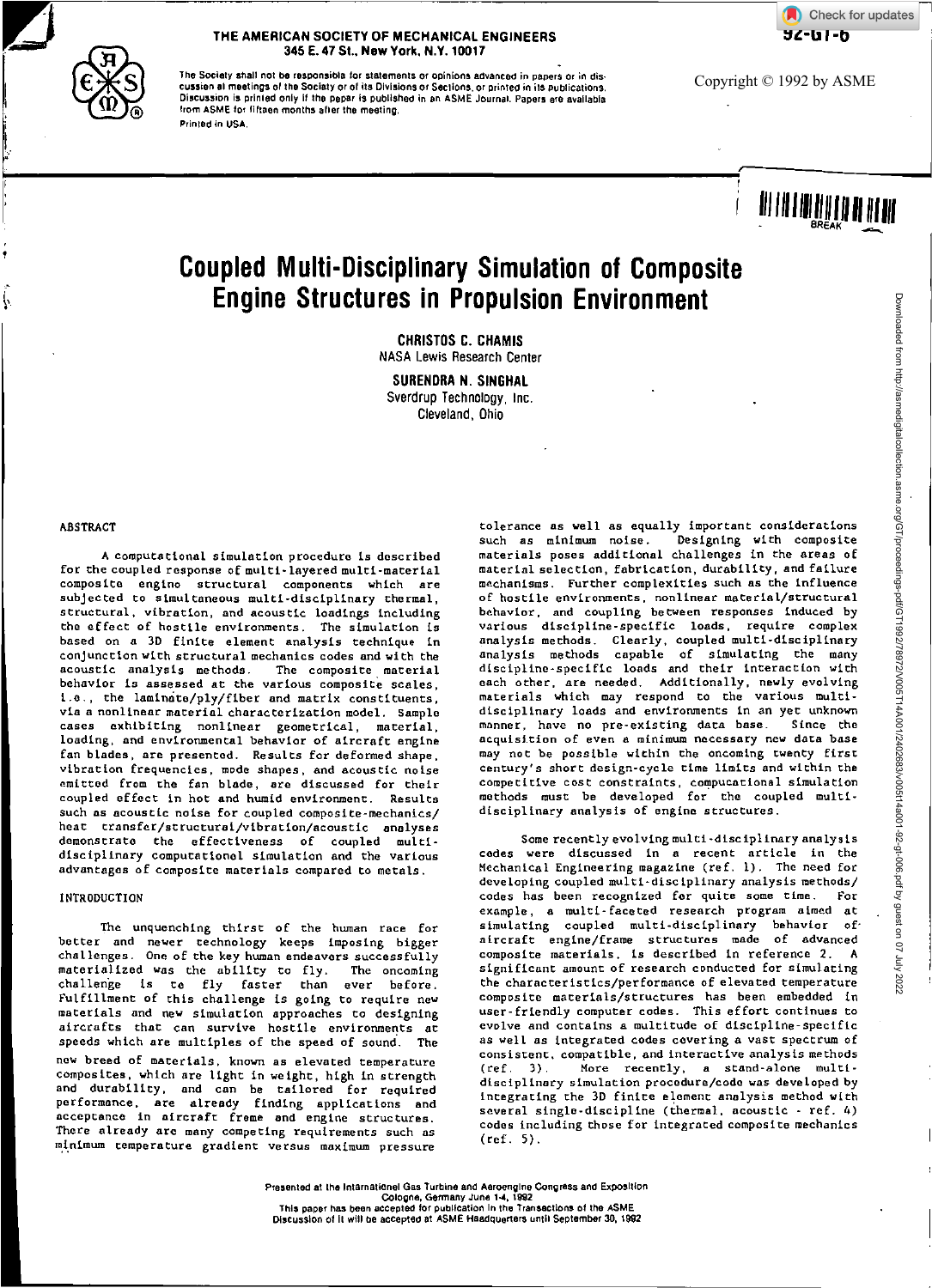The objective of the present paper is to demonstrate the computational simulation of the coupled multi-disciplinary behavior of multi-layered multimaterial elevated temperature aircraft engine composite structures under simultaneous thermal, structural, and acoustic loadings in propulsion environment, typified in Figure 1.

#### BRIEF DESCRIPTION OF SIMULATION PROCEDURE

A general-purpose procedure was developed to computationally simulate the coupled multi-disciplinary heat transfer, structural, vibration, and acoustic analysis of high temperature composite structures in propulsion environment. All the disciplines are coupled for nonlinear geometrical, material, loading, and environmental effects.

A schematics of the procedure is shown in Figure 2. First, the-Model Definition module generates the finite element model of the structure geometry, composite configuration, boundary conditions, and loadings. The resident mesh generator is capable of generating solids of revolution such as cylinders, cones, and general double curved surfaces of up to 360 degree rotation, with minimum input parameters needed to define the complicated geometries. In case of combined different types of solids of revolution/flat surfaces, duplicate nodes are automatically checked and only one of each coincident nodes is kept. The Integrated Composite Analysis module, ICAN (ref. 5) is then used for determining the thermal and mechanical properties at various scales (fiber/matrix constituents, ply, and laminate) of the composite structure, based on composite micro-mechanics and laminate theories, starting from the room temperature properties of the constituents. A nonlinear material characterization model (ref. 6) shown in Figure 3, is used at the matrix level to simulate the degradation in material properties due to applied temperature, time, and environmental effects, etc. via an iterative approach, as shown on the left hand side of Figure 4. The ICAN module thus makes it possible to automatically compute the multi-scale composite properties of the virgin arbitrary combinations of multi-layered multi-material composite configurations, as well as for the degraded configurations at various stages of the composite structure life-cycle. The room temperature properties of fiber/matrix constituents for typical aircraft structure materials are automatically extracted from the ICAN resident data bank which can be augmented for properties of new materials. This feature results in a considerable saving of time required for searching and inputting the composite material property data. The ICAN module simulates the material behavior of polymer matrix composites. Similar codes (METCAN ref.7, and GEMCAN - ref. 8) for simulating the material behavior of other types of elevated temperature composites such as metal matrix and ceramic matrix composites, respectively, are available. The simulation procedure can be adopted for these types of composites with minimal effort.

The computational procedure for coupled heat transfer, structural, vibration, and acoustic analysis is based on the 3D finite element formulation. Each element can be modelled as consisting of several layers of the composite material. Each layer can be arbitrarily oriented and be of different material. The heat transfer response is computed first via the Thermal Analysis module, THEM. Four types of heat transfer analyses: (1) linear steady state, (2) nonlinear steady state, (3) linear transient, and (4) nonlinear

transient, can be performed, with thermal properties computed and updated via the ICAN module. All types of thermal loadings including prescribed temperatures, surface heat fluxes, convection, radiation, and internal heat generation can be applied. Upon completion of the heat transfer analysis, the temperature at each node of the structure is defined.

The same finite element mesh that was used for the heat transfer analysis, is also used for the structural<br>and vibration analyses. This minimizes the data and vibration analyses. preparation time and eliminates the errors incurred in transforming the temperatures from one finite element mesh to another. Two types of structural analyses: (1) static and (2) buckling can be performed, at the end of any heat transfer analysis step. All types of loadings displacements, forces, accelerations, centrifugal, and pressure can be applied. The pressure can very across the element face. Several coordinate systems including global, skew, local, material, and for micro-mechanics, are used to allow maximum flexibility in inputting data at any orientations for complex structures. For example, skew coordinate system allows input of skew boundary conditions. The vibration analysis computes the free vibration frequencies and mode shapes. Free vibration frequencies and mode shapes can be calculated using the "determinant search" or the "subspace iteration" method. The effect of environment (temperature and moisture) on the structural and vibration response of the material is accounted for via the ICAN module. Nonlinear geometric effects such as large deformation/centrifugal stiffening are accounted for via updated Lagrange analysis. In such cases; (1) the pressure can be computed for either the original or the updated deformed geometry and (2) free vibration frequencies and mode shapes are calculated including the effect of updated geometry on the stiffness and mass matrices. Buckling eigenvalues also use modified stiffness for large deformation. The local structural response at ply and fiber/matrix scales of the composite structure, can be computed via ICAN, as shown on the right hand side of Figure 4.

The acoustic analysis module, ACOAN computes the acoustic noise emitted from the composite structure, due to (1) free vibration, or (2) forced vibration induced by applying a force at a point of the structure to selectively excite the vibration modes of interest. The acoustic noise is computed by first calculating radiation efficiencies of the structure for each natural vibration mode as a function of forced vibration frequency. The total sound power for each forced vibration frequency is then calculated by summing the contribution from each free vibration mode. The computation of acoustic noise includes (1) the effect of updated geometry due to large deformation via (a) updated structure stiffness and mass, and (b) updated geometry of the structure affecting the location and direction of the acoustic excitation force, (2) the effect of environment on thermal and mechanical properties via updated structure stiffness, and (3) the effect of natural vibration frequency on the modal loss factor (damping). A part of the structure can be masked from emitting the noise.

Finally, the multi-load step analysis feature allows multi-directional coupling among all the participating disciplines by passing the updated geometry and updated material behavior back to any one or all analysis disciplines via a nonlinear iterative procedure.

The coupling between the various disciplines due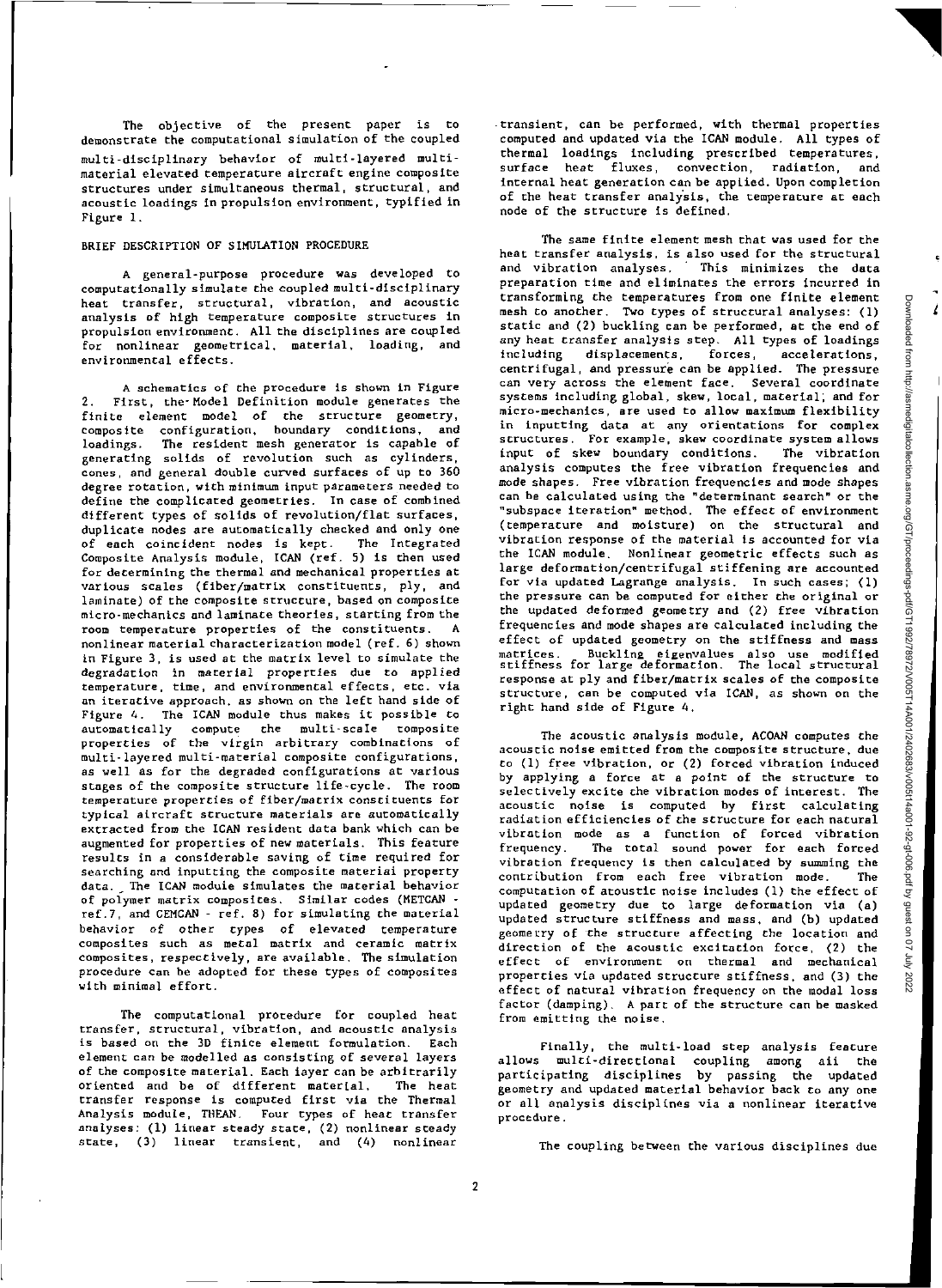to geometrical, material, loading, and environmental complexities described above, allows many combinations af coupled multi-disciplinary analyses, as will be demonstrated in the next section for a fan blade. There are several other advanced features in this computational simulation procedure. They are not discussed here as they are beyond the scope of the demonstration cases presented in this paper. An example is the two-way coupling of the updated geometry due to large deformation and the heat transfer analysis via multi-load increment analysis capability.

#### SAMPLE CASES - FAN BLADE

A multi-material, multi-layered aircraft engine fan blade was simulated for a coupled multi-disciplinary thermal, structural, vibration, and acoustic response. The geometry, boundary conditions, material, composite configuration, environment, and thermal/structural/ acoustic loadings are shown in Figure 5. A summary of the various analysis disciplines, and coupling effects demonstrated for the fan blade, is provided in Table I. The design requirements may include other considerations such as aerodynamics of the blade. These are beyond the scope of this paper and have been and are being addressed via other integrated codes (ref. 3). A description of the loadings, boundary conditions, environmental effects, and of the single-discipline or coupled multi-discipline analyses performed for the fan blade follows the description of the blade structure, material, and the finite element model.

#### Blade Structure. Material, and the Finite Element Model

The blade consists of a twisted aerofoil shape with varying thickness along the span and the chord. The maximum span of the blade is 10.19 inches and the maximum chord is 3.43 inches. The thickness varies from 0.20 at the leading edge tip to 1.35 inches at the trailing edge tip. As noted in Figure 5, the blade is analyzed for two materials; (1) metal - titanium, and (2) multi-layered multi-material composite - 40 % thickness of titanium and 60 I thickness of six-layered T300/IMHS material with (0/30/-30), ply orientations and 0.6 fiber volume ratio. The T300 stands for the graphite fibers and IMHS for intermediate high strength epoxy matrix. The thermal and mechanical properties of the T300 fibers and IMHS matrix at room temperature are shown in Table 2. The finite element model consisted of 40 20-noded brick elements with 110 nodes.

#### Heat Transfer

The root of the blade was held at a constant temperature of 200°F and the blade surface was subjected to fluid flow at 300°F. The thermal material properties; thermal conductivity and coefficient of heat convection, were considered temperature-dependent via (a) direct input of temperature-dependent properties for the metal, and (b) ICAN for the composite. A nonlinear steadystate heat transfer analysis coupled with composite mechanics was conducted for both materials.

#### Structural Analysis

The ropt of the blade was fixed and a centrifugal<br>Ig of 1400 rpm was applied. The effect of loading of 1400 rpm was applied. propulsion environments was simulated for several cases: (1) room temperature (70 °F) with no moisture absorption, (2) uniform temperature rise from 70 to 300 <sup>o</sup>F with no mpisture absorption, (3) nonuniform temperature. distribution as computed by the heattransfer analysis with no moisture absorption, and (4) nonuniform temperature distribution as computed by the heat transfer analysis with 2 % absorption of moisture

in the composite, by weight. Notice that cases (3) and (4) with nonuniform temperature distribution require coupled composite-mechanics/heat-transfer/structural analysis. A fifth case (5) was simulated for the effect of geometric stiffening at room temperature and no moisture. The thermal and mechanical properties; coefficient of thermal expansion, stiffness, and strength, were considered temperature-dependent via (a) direct input of temperature-dependent properties for the metal, and (2) ICAN for the composite. A static structural analysis was conducted for both materials.

#### Vibration

 $\mathcal{F}^{\mathcal{G}}_{\mathcal{A}}$ 

The root of the blade was fixed. Five vibration analysis cases similar to those described above for the "Structural Analysis", were simulated. Again, cases (3) and (4) with nonuniform temperature distribution computed via heat transfer analysis, require a coupled composite-mechanics/heat-transfer/vibration analysis. And, case (5) with geometric stiffening, requires a coupled composite-mechanics/structural/vibration analysis to account for the effect of updated geometry due to geometric stiffening. The thermal and mechanical properties were also treated similar to those described above for the "Structural Analysis". Three natural vibration frequencies and mode shapes were computed for all five cases for both materials.

#### Acoustic Excitation

The root of the blade was fixed and sinusoidal forced vibrations of 10 lb amplitude were applied at the leading edge tip in the blade thickness direction, at several forcing frequencies ranging from 100 to 1000 cps. Again, five cases with thermo-mechanical properties as discussed above were simulated. Cases (1) and (2) with room temperature and uniform temperature distribution, respectively, require coupled compositemechanics/vibration/acoustic analysis. Cases (3) and (4) with nonuniform temperature distribution computed via heat transfer analysis, require coupled compositemechanics/heat-transfer/vibration/acoustic analysis, and case (5) with geometric stiffening, requires a coupled composite-mechanics/structural/vibration/acoustic analysis. A special variation of case (3) with frequency-dependent modal loss damping factor was also run. This is just one of many special features of the computational simulation procedure demonstrated in the present paper. The modal lpss factors used for this evaluation are only estimates. The computational simulation of damping in composite materials is described in reference 9.

#### RESULTS AND DISCUSSIONS

The results of several cases of the fan blade with varying degree of complexity/coupling among various disciplines, are discussed below in the same order in which the sample cases are described above. The effect of coupling among different disciplines is explained, as appropriate.

#### Heat Transfer

The heat transfer results in terms of temperature contours for both, the metal and composite blades, are shown in Figure 6. Notice that the computed temperatures vary from 200 to 285°F for the metal and from 200 to 275°F for the composite blade.

#### Structural Analysis

Only a representative result, i.e., the deformed shape of the blade for the case with nonuniform temperature distribution computed via heat transfer analysis and with no moisture absorption and no effect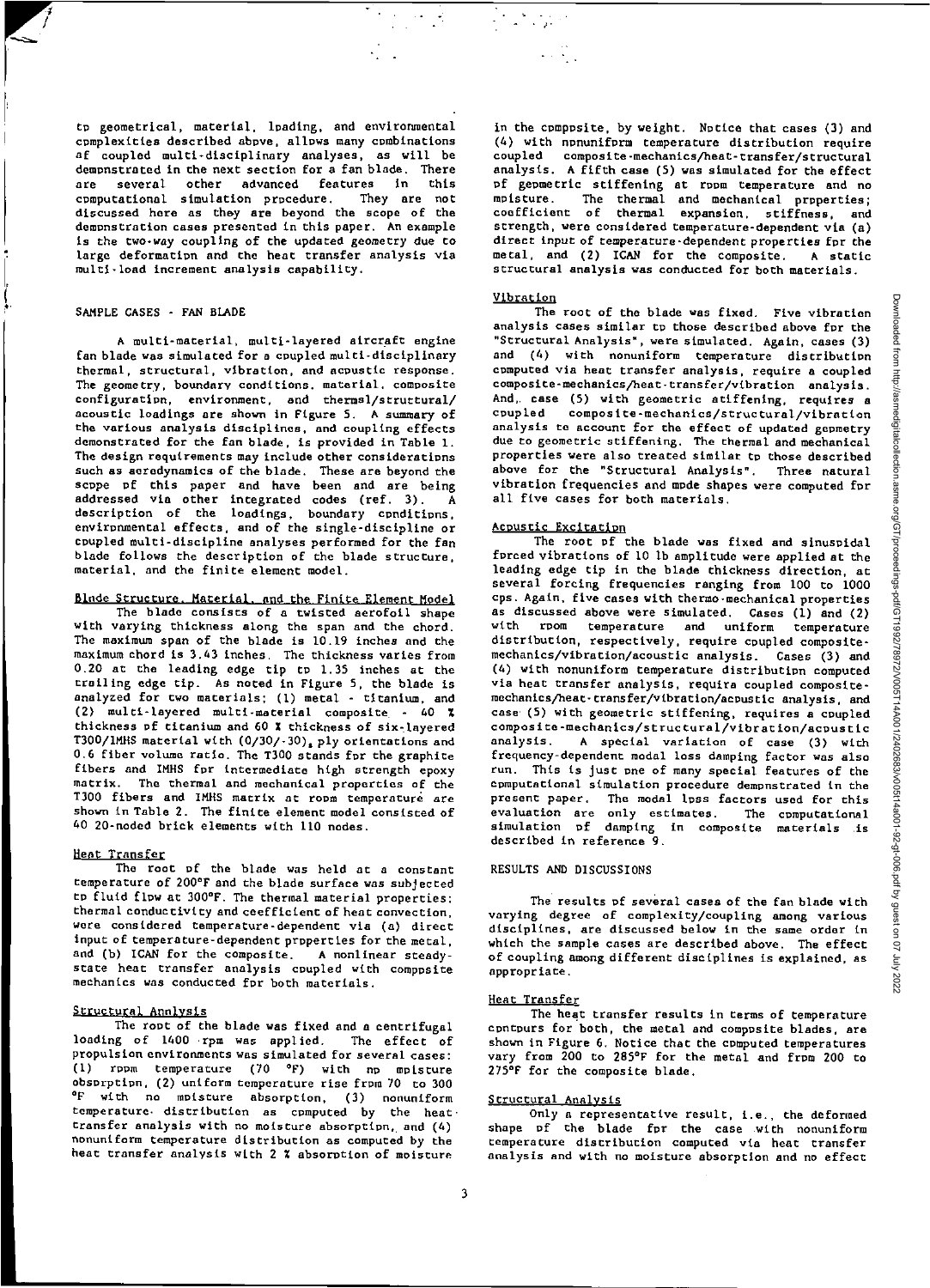of geometric stiffening, is shown in Figure 7 for both, the metal and composite blades. The metal blade shows more radial deformation than the composite blade. The blade deforms less at the room temperature and more at 300 °F uniform temperature. The geometric stiffening reduces the blade deformation. These results are not shown in the Figure form in the present paper. The shown in the Figure form in the present paper. results for global and local stresses at ply and fiber/ matrix constituents scales are also available, but not presented here.

#### Vibration

The first three natural vibration frequencies for the case with nonuniform temperature distribution computed via heat transfer analysis and with no moisture absorption and no geometric stiffening, are shown in Figure 8. The corresponding mode shapes are shown in Figure 9. These are about the same. The effects of various environmental conditions (temperature/moisture) and geometric stiffening on the fundamental vibration frequency, are shown in Figure 10. The vibration frequency decreases with increasing temperature and moisture as the material degrades. The moisture does not affect the vibration frequency of the metallic blade. Geometric stiffening increases the vibration frequency by about 6 percent in the metal and about 5 percent in the composite as would be expected from the heavier metal density.

#### Acoustic Excitation

The acoustic noise emitted from the fan blade, is shown in Figure 11, in watts as well as in decibels. To put the decibel values in perspective, the human whisper is at 50 decibels, a truck horn is at 110 decibels, and an airplane engine propeller is at 120 decibels. Increasing damping decreases the noise level. The noise is much less for the composite material than for metal. Figure 12 shows the acoustic noise for various cases of environmental conditions and geometric stiffening. The acoustic noise decreases or increases depending on if the forcing frequency is farther away from or closer to the natural vibration frequency, respectively. The effect of environment on the acoustic noise from the metallic fan blade is negligible. At temperatures higher than those used here, it may not be so. For the composite blade, increasing temperature and moisture increase the acoustic noise at the forcing frequency of 119 cps. These results are consistent with the results for the natural vibration frequencies shown in Figure 10, which become closer to 119 cps as temperature and moisture increase. The effect of geometric stiffening is to decrease the acoustic noise as the forcing frequency moves away from the natural vibration frequency. Another effect, that of frequency dependence of the modal loss factors, is shown in Figure 13 for both, the metal and composite blades. The modal loss factor decreases with the vibration frequency, as tabulated in Figure 13. The acoustic noise increases, only slightly, by accounting for frequency dependence of the modal loss factors both, for the metal and composite blades.

The significant observation is chat the acoustic noise from the composite fan blade is negligible compared to that from the metal blade, Figure 11. The effect of frequency dependence of the modal loss factors is practically the same for the two blades, Figure 13.

#### GENERAL REMARKS

A stand-alone computational simulation procedure has been demonstrated for coupled response of an aircraft engine fan blade under multi-disciplinary thermal/structural/vibration/acoustic loading in propulsion environments. The procedure was developed via integrating the 3D finite element technique with inhouse single-discipline codes coupled with acoustic analysis methods. The simulation procedure is of general purpose in nature and can be used for designing/ analyzing multi-layered multi-material composite structures. The results, such as the decrease in acoustic noise levels by accounting for structural/ acoustic coupling due to geometric stiffening, demonstrate the significance of coupled multidisciplinary simulation of the blade. Results such as these can be generated via a single coupled multidisciplinary code in a very short time. In an effort to satisfy the competing requirements imposed by individual discipline-specific behavior, many design variations/ parameters will need to be considered. Multidisciplinary computational simulation is the approach that will provide a realistic assessment of the various competing design requirements of advanced composite Unlike experimental data generation that may be untimely and costly, computational simulation is able to produce rapid reasonable results for specific designs.

The environmental effects discussed herein include temperature and moisture. Other environmental effects such as chemical interactions can be incorporated in the same way. The effect of chemical interaction on the degradation of material resistance can be simulated via the Integrated Composite Analyzer Code, ICAN, by adding respective terms in the nonlinear material characterization model, shown in Figure 3 (ref. 6), The modified form of the nonlinear material characterization model will consist of a product of nonlinear factors for each environmental effect. Such nonlinear multi-factor interaction models (MFIM) for factor such as cyclic effect have been implemented in metal matrix composite analysis codes (ref. 7). The effect of chemical interaction on changes in the geometry, if any, can be addressed in the finite element models by suitable changes in the dimensions. These effects can then be passed on to the multi-disciplinary analysis via the geometry update module.

#### SUMMARY

A general-purpose computational simulation procedure is presented for coupled multi-disciplinary thermal, structural, vibration, and acoustic analysis of elevated temperature composite structures in propulsion environments. All the disciplines are coupled for nonlinear geometrical, material, loading, and environmental effects. The procedure is embedded in a stand-alone state-of-the-art computer code, enabled by integrating the 3D finite element technique with inhouse codes for integrated composite mechanics, thermal, and acoustic analysis methods. A nonlinear material characterization model is used to simulate the degradation in material properties due to applied temperature, time, and environmental effects. Sample cases exhibiting various combinations of coupled multidisciplinary analysis of an aircraft engine fan blade, are presented. Results indicate lower temperatures, higher vibration frequencies, and substantially lower acoustic noise levels for the T300/IMHS composite versus that for titanium.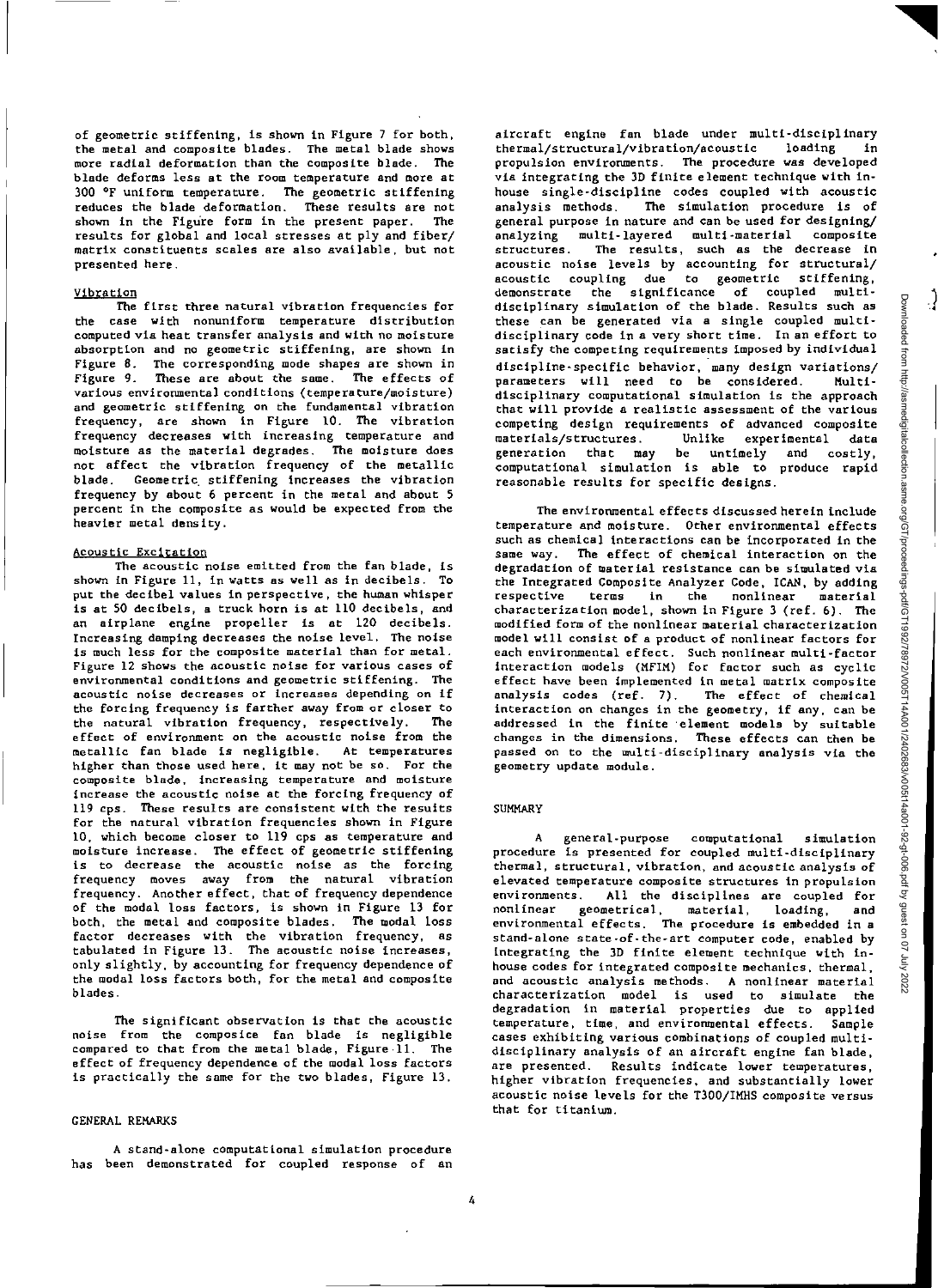#### REFERENCES

þ

- 1. Puttre, M., "FEA Programs Band Together", Mechanical Engineering Magazine, Vol, 113, No. 9, pp. 77-82. Sept., 1991,
- 2. Chamis, C.C., "Computer Code for the Analysis of Multi-Layered Fiber Composite - user's Manual". NASA TN - D - 7013, 1971.
- 3. "A Guide to NASA Levis Structural Mechanics Codes", NASA Report (under preparation), 1991.
- 4. Hayes, FE., "Determining Vibration, Radiation Efficiency, and Noise Characteristics of Efficiency, and Noise Characteristics of<br>Structural Designs Using Analytical Techniques", Proceedings - Society of Automotive Engineers, p- - 106, SAE, Warrendale, PA, pp. 236-270, 1982.
- 5. Murthy, P.L.N. and Chamis, C.C., "Integrated Composite Analyzer (ICAN) - User's and Programmer's Manual, NASA TP 2515, March, 1986.
- 6. Chamis, C.C., "Simplified Composite Micro-Mechanics Equations for Hygral. Thermal, and Mechanical Properties", NASA TM-83320, 1987.
- 7. Murthy, P.L.N. and Hopkins, D.A., "Metal Matrix Composites Analyzer: METCAN User's Guide", NASA Report (in Draft form), 1988.
- 8. Murthy, P.L.N. et.al., "Ceramic Matrix Composite<br>Analyzer: CEMCAN", NASA Report (under Analyzer: CEMCAN", NASA preparations), 1991.
- 9. Saravanos, D.A. and Chamis, C.C., "Mechanics of Damping for Fiber Composite Laminates Including Hygrothermal Effects", AIAA Journal Vol, 28, #10, pp 1813-1819, 1990.

| Analysis Discipline                                  | Loading                                | Coupled with                                                                                                         |  |
|------------------------------------------------------|----------------------------------------|----------------------------------------------------------------------------------------------------------------------|--|
| <b>Heat Transfer</b><br>* Steady State - Nonlinear   | - Prescribed Temperature<br>Convection | • Composite Mechanics                                                                                                |  |
| Structural<br>* Static                               | Centrifugal Loading                    | <b>Composite Mechanics</b><br>● Heat Transfer Analysis                                                               |  |
| Vibration<br>* Vibration Frequencies/<br>Mode Shapes |                                        | Composite Mechanics<br><b>Heat Transfer Analysis</b><br>● Structural Analysis via<br>Geometric Stiffening            |  |
| Acoustic<br><b>Forced Excitation Noise</b>           | l-Point Load                           | Composite Mechanics<br><b>Heat Transfer Analysis</b><br>Structural Analysis via<br>Geometric Stiffening<br>Vibration |  |

**Table 1 - Coupled Mum-disciplinary Analysis Demonstrated for Fan Blade** 

 $\mathcal{Q}^{\text{max}}_{\text{max}}$ 

الرائيس المر

ì.

#### **Table 2 - Constituent (fiber/matrix) Material Properties at Unstressed Reference Temperature (70 °F)**

| T300 Fiber                                                                                                                                                                                                                                                                                                                                                                                                                                    |                                                                                                                                                                                                                                             | <b>IMHS Matrix</b>                                                                                                                                                              |                                                                                                                               |  |
|-----------------------------------------------------------------------------------------------------------------------------------------------------------------------------------------------------------------------------------------------------------------------------------------------------------------------------------------------------------------------------------------------------------------------------------------------|---------------------------------------------------------------------------------------------------------------------------------------------------------------------------------------------------------------------------------------------|---------------------------------------------------------------------------------------------------------------------------------------------------------------------------------|-------------------------------------------------------------------------------------------------------------------------------|--|
| Filament Equivalent Diameter<br>Woight Donalty<br>Modulus in Longitudinal Direction = 32x10 psi                                                                                                                                                                                                                                                                                                                                               | $= 0.0000$ inch<br>$= 0.064$ th/m <sup>3</sup>                                                                                                                                                                                              | Weight Donsity<br>Elastic Modulus<br>Poisson a Ratio                                                                                                                            | $= 0.044$ b/m <sup>3</sup><br>$= 0.5x10^{3}$ psi<br>$= 0.35$                                                                  |  |
| Modulus in Transverse Direction<br>in-plano Poisson's Ratio<br>Out-of-plane Posson's Ratio<br>In-plane Shear Modulus<br>Out-of-plane Shear Modulus<br><b>Thermal Expansion Coefficient</b><br>in Longitudinal Direction<br>Thormal Expansion Coefficient<br>in Transvorso Direction<br><b>Thermal Conductivity</b><br>in Longitudinal Direction<br>Thermal Conductivity<br>in Transverse Direction<br>Tensie Strongth<br>Compressive Strength | $= 2x10o$ psi<br>$= 0.2$<br>$= 0.25$<br>$= 1.3x10^{9}$ psi<br>$= 0.7 \times 10^{5}$ cel<br>$= 0.55x10^{4}$ in/in $\cdot$ 'F<br>$= 5.6x10^7$ in An $-$ F<br>= 48.3 Blu/hr-ft - "F<br>= 4.83 Blu/hr-ft - "F<br>$= 35,000$ psi<br>= 30.000 pel | <b>Thermal Expansion</b><br>Coafficion1<br><b>Heat Conductivity</b><br>Tensile Strongth<br>Compressive Strength<br>Shear Strength<br>Void Fraction<br>Glass Transition<br>Temp. | a 16:10 m/n - "F<br><b>► 1.25 Blu/hi-fi *F</b><br>$= 15,000$ psi<br>$= 35,000$ psi<br>= 13,000 psi<br>$= 0.225$<br>$= 420$ °F |  |

Conversion Factors for St Units: 1 in = 0.0254 m; 1lb/in<sup>3</sup> = 0.2714x10  $^{7}$ N/m<sup>3</sup> ; 1 psi = 6.895x10<sup>3</sup>N/m<sup>2</sup>

 $*F = 1.8$   $*C + 32$ ; 1 Blu/hr-ft  $*F = 1.73$  watts/meter  $*K$ 

5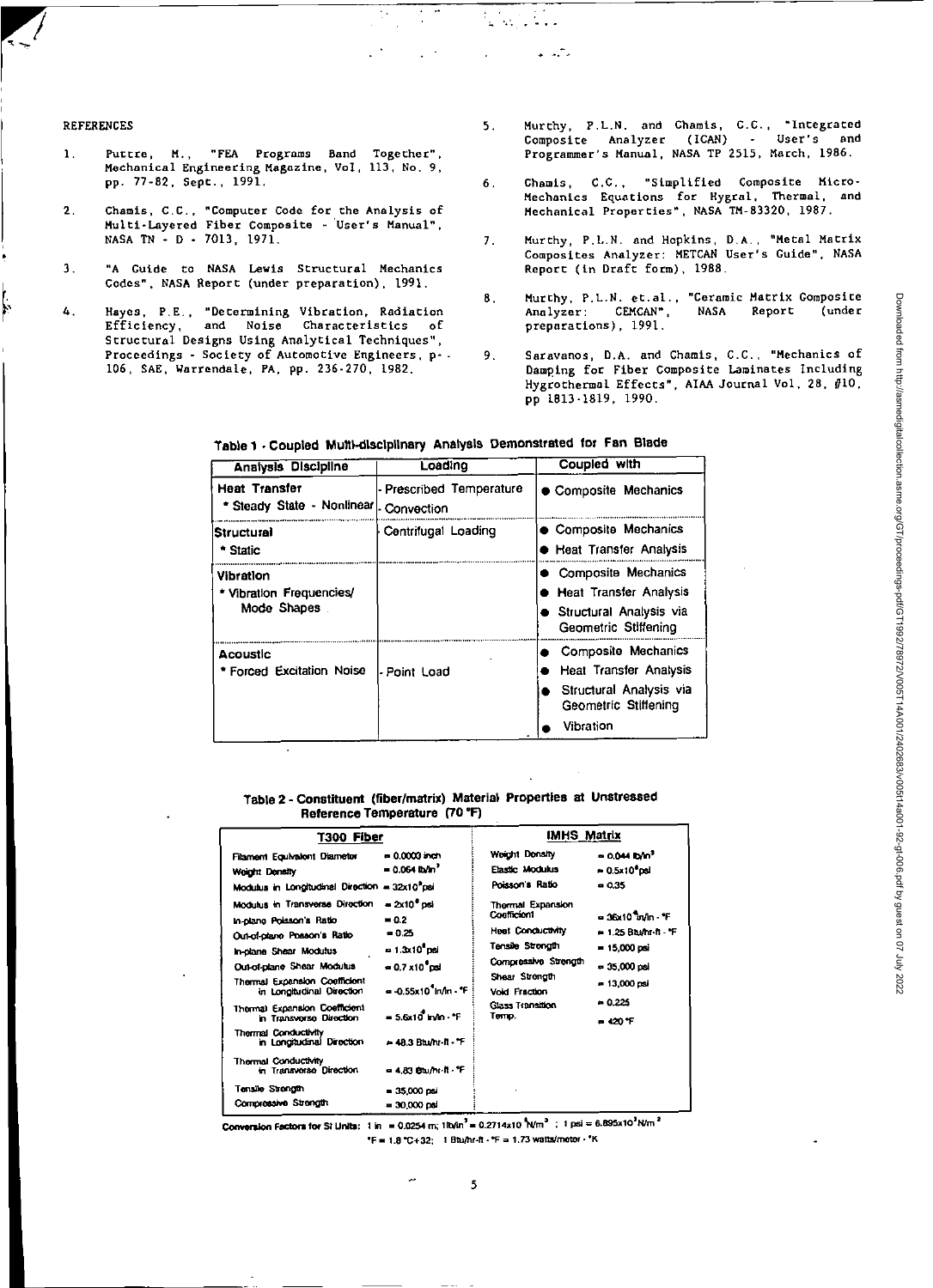





Figure 2: Multi-disciplinary Simulation Procedure

 $\frac{1}{2}$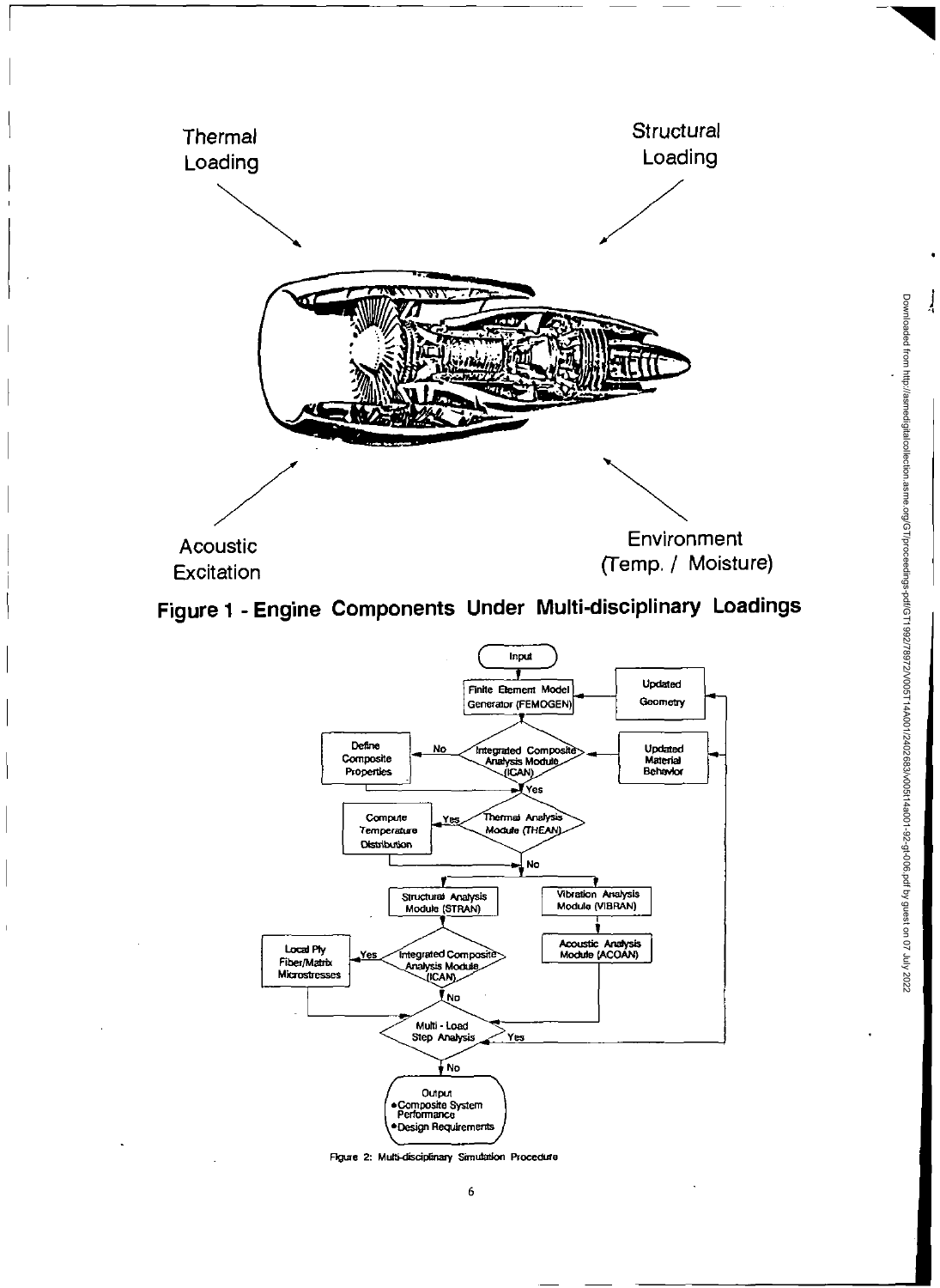





**Figure 4- Integrated Composite Mechanics - ICAN** 

7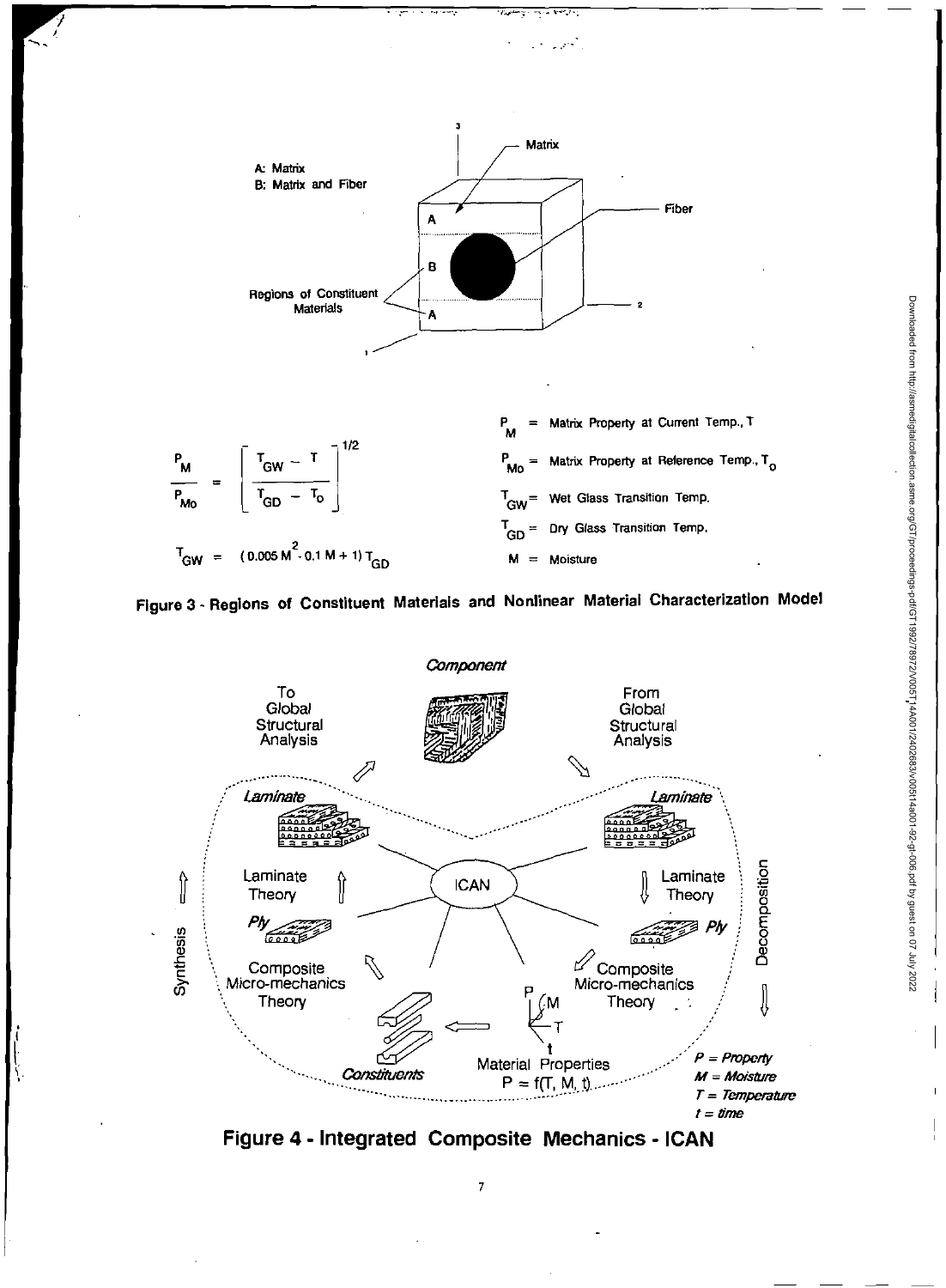

**Figure 5- Fan Blade Under Multi-disciplinary Loading** 





Downloaded from http://asmedigitalcollection.asme.org/GT/proceedings-pdf/971972/V020114400012440004024006.pdf by grest on 07 July 2022 Downloaded from http://asmedigitalcollection.asme.org/GT/proceedings-pdf/GT1992/78972/V005T14A001/2402683/v005t14a001-92-gt-006.pdf by guest on 07 July 2022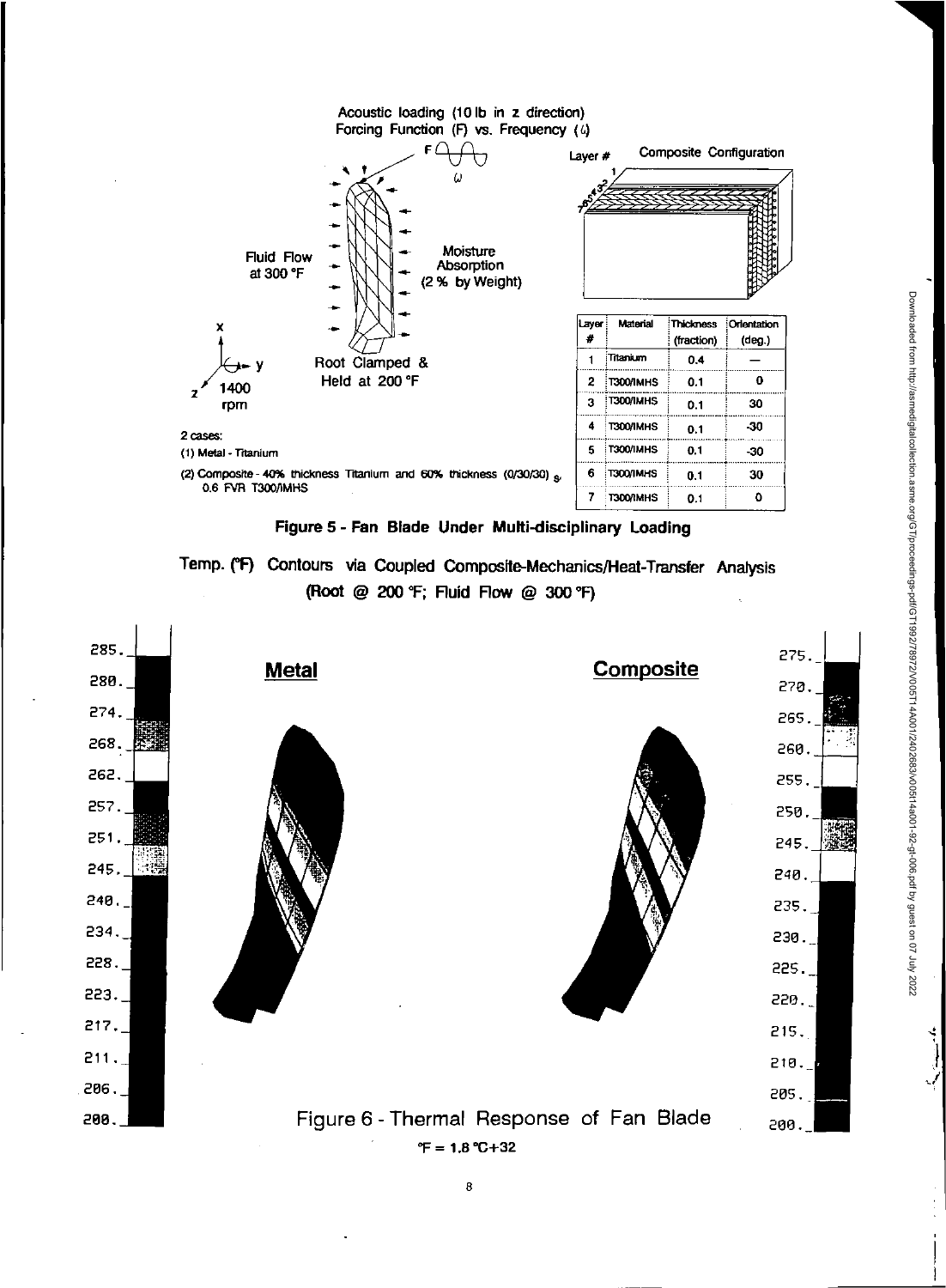**Deformed Shape via Coupled Composite-Mechanics/Heat-Transfer/Structural Analysis . (Centrifugal Loading al 1400 rpm; Root @ 200 °F; Fluid Flow ® 300 °F)** 





### **Figure 7- Structural Response of Fan Blade = 1.8 °C+32**



Vibration Frequencies via Coupled Composite-Mechanics/Heat-Transfer/ Vibration Analysis (Root @ 200 °F; Fluid Flow @ 300 °F)

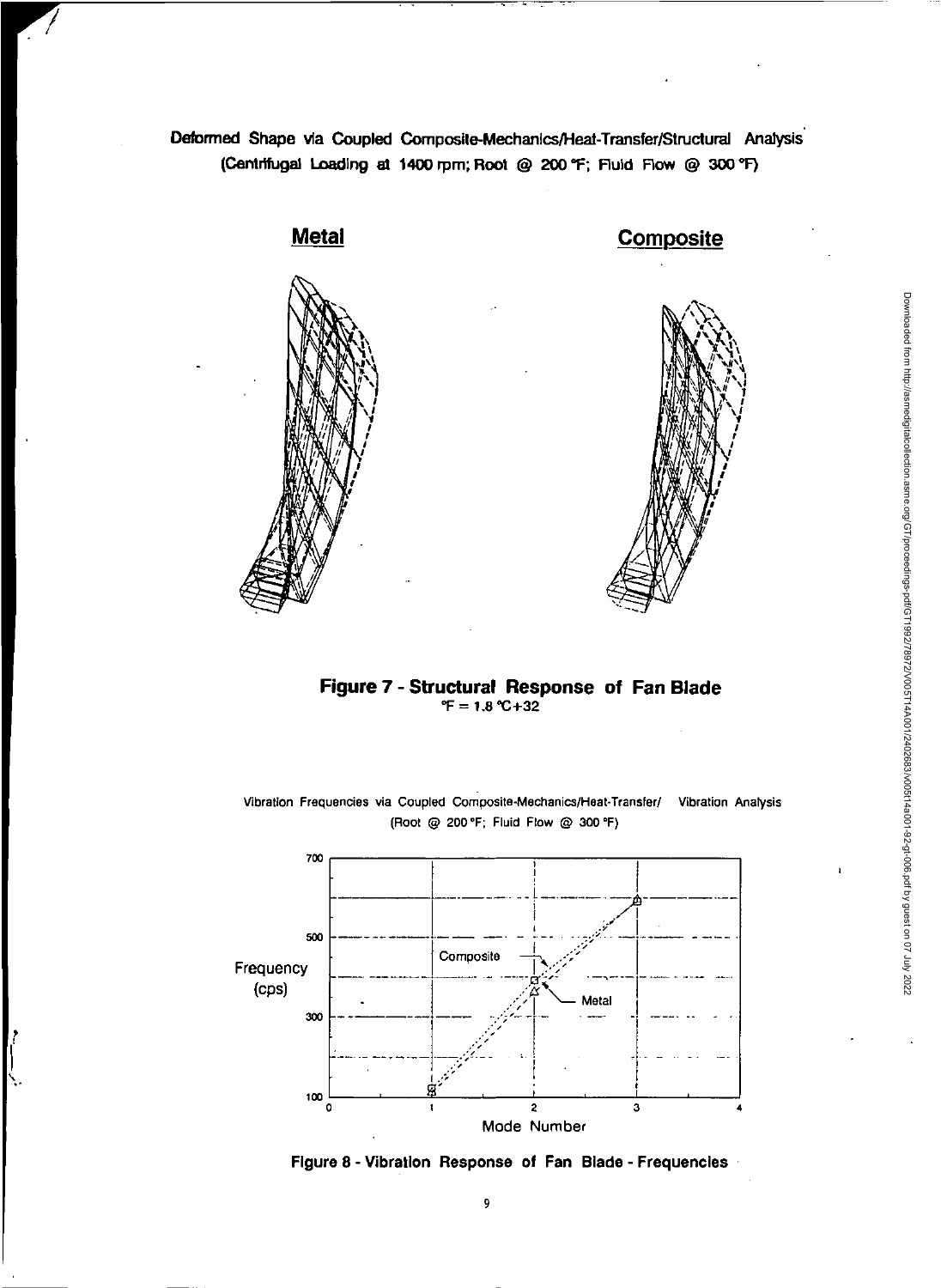## Vibration Modes via Coupled Composite-Mechanics/Heat-Transfer/Vibration Analysis (Root @ 200 °F; Fluid Flow @ 300 °F)



Vibration Frequencies via Coupled Composite-Mechanics/Heat-Transfer/Structural/Vibration Analysis Effect of Environment (Temp./Moisture) and Geometric Stiffening on Fundamental Frequency

Downloaded from http://asmedigitalcollection.asme.org/GTproceedings-pdf/971982/Y0051440001/2402683/v0361449001-92-41-006.pdf by guest on 07 July 2022 Downloaded from http://asmedigitalcollection.asme.org/GT/proceedings-pdf/GT1992/78972/V005T14A001/2402683/v005t14a001-92-gt-006.pdf by guest on 07 July 2022

ł



Figure 10 - Vibration Response of Fan Blade - Fundamental Frequency